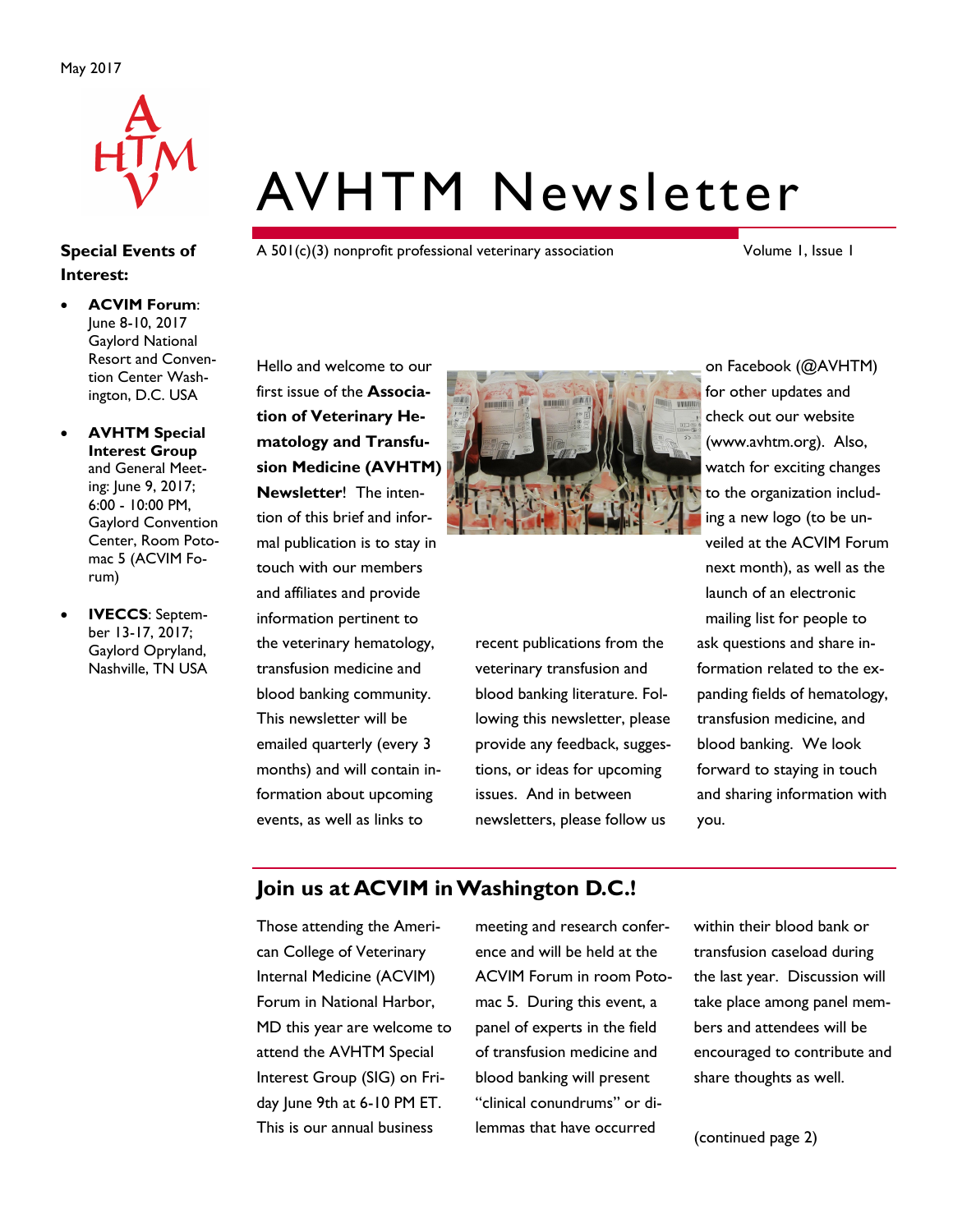# **Join us at ACVIM in Washington D.C.!**



(continued from page 1) We are also pleased to present an **AVHTM-focused stream of lectures** at the ACVIM Forum next month. The sessions will take place on the afternoon of **Saturday, June 10th** and the speakers include a physician and veterinary specialists in the field of hematology and transfusion medicine.

### **AVHTM focused lectures:**

• 1:00-1:50 PM: Novel Oral Anticoagulants: Human Medicine Perspective (Dr. S. Moll)

• 2:00-2:50 PM: Novel Oral Anticoagulants: Veterinary Medicine Perspective (Dr. A. deLaforcade)

• 3:00-3:50 PM: Year in Review: Transfusion Medicine (Dr. M. Holowaychuk)

• 4:00-4:50 PM: Controversies in Veterinary Blood Banking (Dr. S. Musulin)



September 13-17 Gaylord Opryland Nashville, TN

As an affiliate of the Veterinary Emergency and Critical Care Society, the AVHTM is presenting three streams of lectures at the International Veterinary Emergency and Critical Care Society Meeting in Nashville, TN this September. There will be three blood banking sessions on the afternoon of **Friday, September 15th** including a panel discussion on controversies in blood banking that includes perspectives from academia, private practice, and industry.

- 1:30-2:30 PM: Red Blood Cell Storage Lesion (Dr. S. Musulin)
- 3:00-4:00 PM: Controversies in Blood Banking (Dr. S. Musulin)
- 4:15-5:15 PM: Panel: Controversies in Blood Banking (K. Yagi, Dr. A. Hale, Dr. S. Istvan, Dr. S. Musulin)

On the morning of **Saturday, September 16th**, there will be three sessions on transfusion medicine including a case-based lecture on the pros and cons of plasma use in practice.

- 8:00-9:00 AM: Alternatives to Allogenic Transfusion (Dr. A. Lynch)
- 9:30-10:30 AM: Autotransfusion and Red Blood Cell Salvage (Dr. K. Humm)
- 11:00-12:00 PM: Controversies in Plasma Use: Case-Based Perspective (Drs. J. Walker and M. Holowaychuk)

On the morning of **Sunday, September 17th**, there will be two sessions on trauma presented by a physician specialized in emergency and intensive care medicine.

- 8:00-9:00 AM: Management of Acute Hemorrhagic Shock in Human Medicine (Dr. L. DeLuca)
- 9:15-10:15 AM: Human Trauma Updates (Dr. L. DeLuca)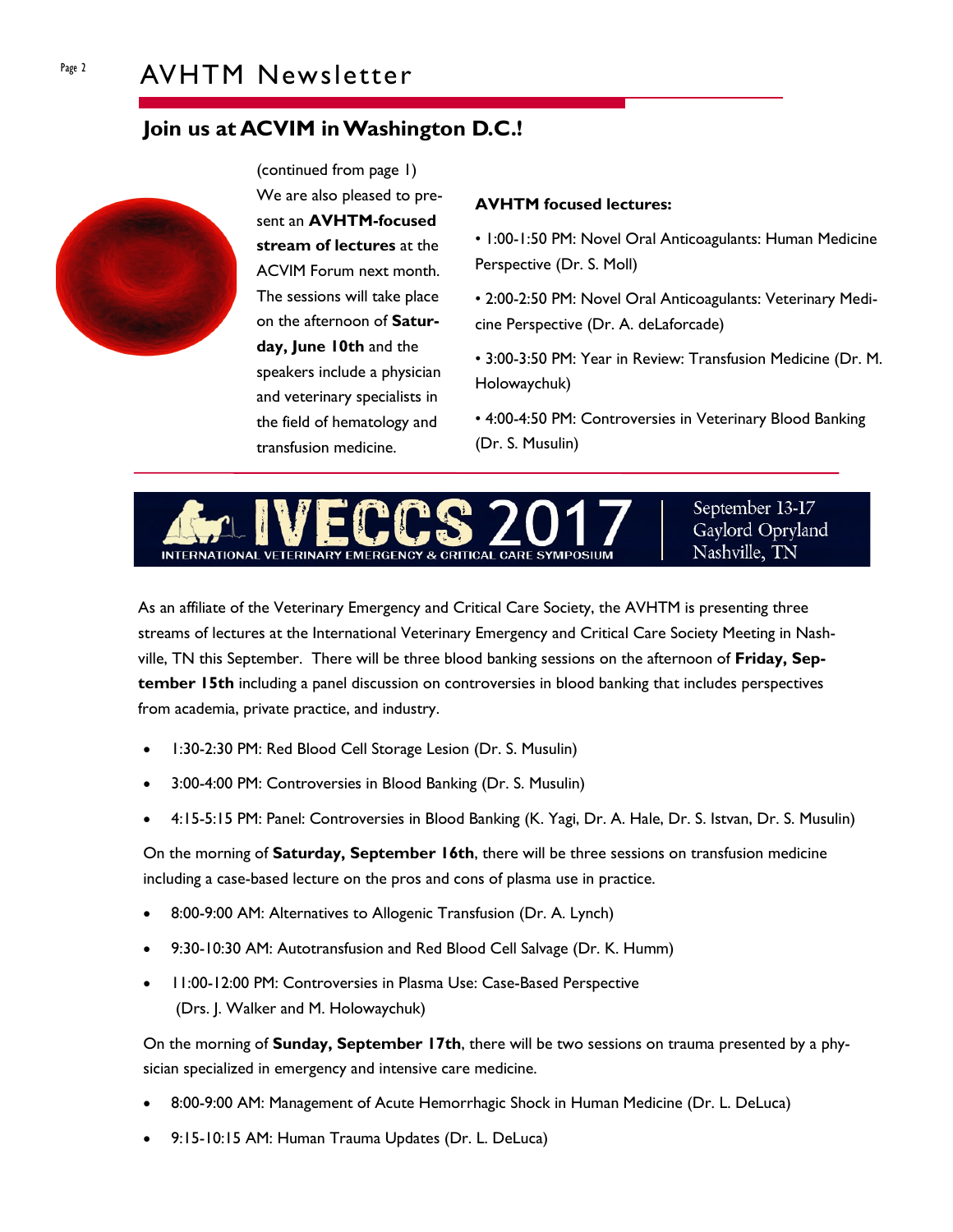# **Recently Published Articles**

The articles listed below are those published so far **January-April 2017** in the field of veterinary transfusion medicine and blood banking:



- [Ashall, V. and P. Hobson-West. "'Doing good by proxy': Human-animal kinship and the 'donation' of canine blood."](http://onlinelibrary.wiley.com/doi/10.1111/1467-9566.12534/abstract;jsessionid=22C9C000F184FD3113E2555AAF00ACBE.f02t04) Sociol Health Illn. [open access]
- [Blake, R. R., et al. "Evaluation of eicosanoid concentrations in stored units of canine packed red blood cells."](http://avmajournals.avma.org/doi/abs/10.2460/javma.250.2.191?url_ver=Z39.88-2003&rfr_id=ori:rid:crossref.org&rfr_dat=cr_pub%3dpubmed) J Am Vet Med Assoc.
- [Bozorgmanesh, R., et al. "Comparison of equine platelet function and survival in whole blood collected in acid-citrate-dextrose solution or citrate](http://onlinelibrary.wiley.com/doi/10.1111/vcp.12491/abstract)[phosphate-dextrose-adenine solution."](http://onlinelibrary.wiley.com/doi/10.1111/vcp.12491/abstract) Vet Clin Pathol.
- [Diaz-Reganon, D., et al. "Molecular detection of Hepatozoon spp. and Cytauxzoon sp. in domestic and stray cats from Madrid, Spain."](https://www.ncbi.nlm.nih.gov/pmc/articles/PMC5346831/) Parasit Vectors. [open access]
- [Farrell, K. S., et al. "Validation of a smartphone-based point-of-care hemoglobin assay for use in dogs."](http://onlinelibrary.wiley.com/doi/10.1111/vec.12571/abstract) J Vet Emerg Crit Care (San Antonio).
- Goulet, S. and M. C. Blais. "Characterization of Anti- [Dal Alloantibodies Following Sensitization of Two Dal-Negative Dogs."](http://journals.sagepub.com/doi/abs/10.1177/0300985816688746?url_ver=Z39.88-2003&rfr_id=ori:rid:crossref.org&rfr_dat=cr_pub%3dpubmed) Vet Pathol.
- [Goulet, S., et al. "Prevalence and Mode of Inheritance of the Dal Blood Group in Dogs in North America."](http://onlinelibrary.wiley.com/doi/10.1111/jvim.14693/abstract) J Vet Intern Med. [open access]
- [Hauschild, G., et al. "Short term storage stability at room temperature of two different platelet-rich plasma preparations from equine donors and](https://www.ncbi.nlm.nih.gov/pmc/articles/PMC5216599/)  [potential impact on growth factor concentrations."](https://www.ncbi.nlm.nih.gov/pmc/articles/PMC5216599/) BMC Vet Res. [open access]
- [Hourani, L., et al. "Alloimmunisation in transfused patients: serial cross-matching in a population of hospitalised cats."](http://journals.sagepub.com/doi/abs/10.1177/1098612X16688574?url_ver=Z39.88-2003&rfr_id=ori:rid:crossref.org&rfr_dat=cr_pub%3dpubmed) J Feline Med Surg.
- [Klein, H. G. "The red cell storage lesion\(s\): of dogs and men." Blood Transfus.](https://www.ncbi.nlm.nih.gov/pmc/articles/PMC5336330/) [open access]
- [Langston, C., et al. "Blood Transfusions in Dogs and Cats Receiving Hemodialysis: 230 Cases \(June 1997-September 2012\)."](https://www.ncbi.nlm.nih.gov/pmc/articles/PMC5354009/) J Vet Intern Med. [open access]
- [Maglaras, C. H., et al. "Retrospective evaluation of the effect of red blood cell product age on occurrence of acute transfusion-related complica](http://onlinelibrary.wiley.com/doi/10.1111/vec.12530/abstract)[tions in dogs: 210 cases \(2010-2012\)."](http://onlinelibrary.wiley.com/doi/10.1111/vec.12530/abstract) J Vet Emerg Crit Care (San Antonio).
- [McEntire, M. C., et al. "Comparison of established and novel methods for the detection and enumeration of microparticles in canine stored eryth](http://onlinelibrary.wiley.com/doi/10.1111/vcp.12434/abstract)[rocyte concentrates for transfusion."](http://onlinelibrary.wiley.com/doi/10.1111/vcp.12434/abstract) Vet Clin Pathol.
- [Muro, S. M., et al. "Effects of Leukoreduction and Storage on Erythrocyte Phosphatidylserine Expression and Eicosanoid Concentrations in Units of](https://www.ncbi.nlm.nih.gov/pmc/articles/PMC5354049/)  [Canine Packed Red Blood Cells."](https://www.ncbi.nlm.nih.gov/pmc/articles/PMC5354049/) J Vet Intern Med. [open access]
- [Odunayo, A., et al. "Incidence of incompatible crossmatch results in dogs admitted to a veterinary teaching hospital with no history of prior red](http://avmajournals.avma.org/doi/abs/10.2460/javma.250.3.303?url_ver=Z39.88-2003&rfr_id=ori:rid:crossref.org&rfr_dat=cr_pub%3dpubmed)  [blood cell transfusion."](http://avmajournals.avma.org/doi/abs/10.2460/javma.250.3.303?url_ver=Z39.88-2003&rfr_id=ori:rid:crossref.org&rfr_dat=cr_pub%3dpubmed) J Am Vet Med Assoc.
- [Oron, L., et al. "Ultrasound-guided intracardiac xenotransfusion of canine packed red blood cells and epinephrine to the left ventricle of a severely](http://onlinelibrary.wiley.com/doi/10.1111/vec.12565/abstract)  [anemic cat during cardiopulmonary resuscitation."](http://onlinelibrary.wiley.com/doi/10.1111/vec.12565/abstract) | Vet Emerg Crit Care (San Antonio).
- [Pogozhykh, D., et al. "Exploring the Possibility of Cryopreservation of Feline and Canine Erythrocytes by Rapid Freezing with](https://www.ncbi.nlm.nih.gov/pmc/articles/PMC5224986/) Penetrating and Non-[Penetrating Cryoprotectants."](https://www.ncbi.nlm.nih.gov/pmc/articles/PMC5224986/) PLoS One. [open access]
- [Purcell, S. L., et al. "Interleukin-8, interleukin-1beta and tumour necrosis factor-alpha in sequential units of packed red blood cells collected from](http://avmajournals.avma.org/doi/abs/10.2460/ajvr.76.11.969?url_ver=Z39.88-2003&rfr_id=ori:rid:crossref.org&rfr_dat=cr_pub%3dpubmed)  [retired racing Greyhounds."](http://avmajournals.avma.org/doi/abs/10.2460/ajvr.76.11.969?url_ver=Z39.88-2003&rfr_id=ori:rid:crossref.org&rfr_dat=cr_pub%3dpubmed) Aust Vet J.
- [Raleigh, J. S., et al. "Factors Affecting Platelet Concentration in Platelet Concentrates from Canine Blood Donors."](http://onlinelibrary.wiley.com/doi/10.1111/jvim.14719/abstract) J Vet Intern Med. [open access]
- [Spada, E., et al. "Change in haematological and selected biochemical parameters measured in feline blood donors and feline whole](http://journals.sagepub.com/doi/abs/10.1177/1098612X16628919?url_ver=Z39.88-2003&rfr_id=ori:rid:crossref.org&rfr_dat=cr_pub%3dpubmed) blood donated [units."](http://journals.sagepub.com/doi/abs/10.1177/1098612X16628919?url_ver=Z39.88-2003&rfr_id=ori:rid:crossref.org&rfr_dat=cr_pub%3dpubmed) | Feline Med Surg.
- [Spada, E., et al. "Dog erythrocyte antigens \(DEA\) 1, 4, 7 and suspected naturally occurring anti-DEA 7 antibodies in Italian Corso dogs."](http://www.sciencedirect.com/science/article/pii/S1090023317300497) Vet J.
- [Yang, V. C., et al. "Effect of intravenous plasma transfusion on granulocyte and monocyte oxidative and phagocytic activity in dairy calves with fail](http://www.sciencedirect.com/science/article/pii/S003452881730070X)[ure of passive immunity."](http://www.sciencedirect.com/science/article/pii/S003452881730070X) Res Vet Sci.